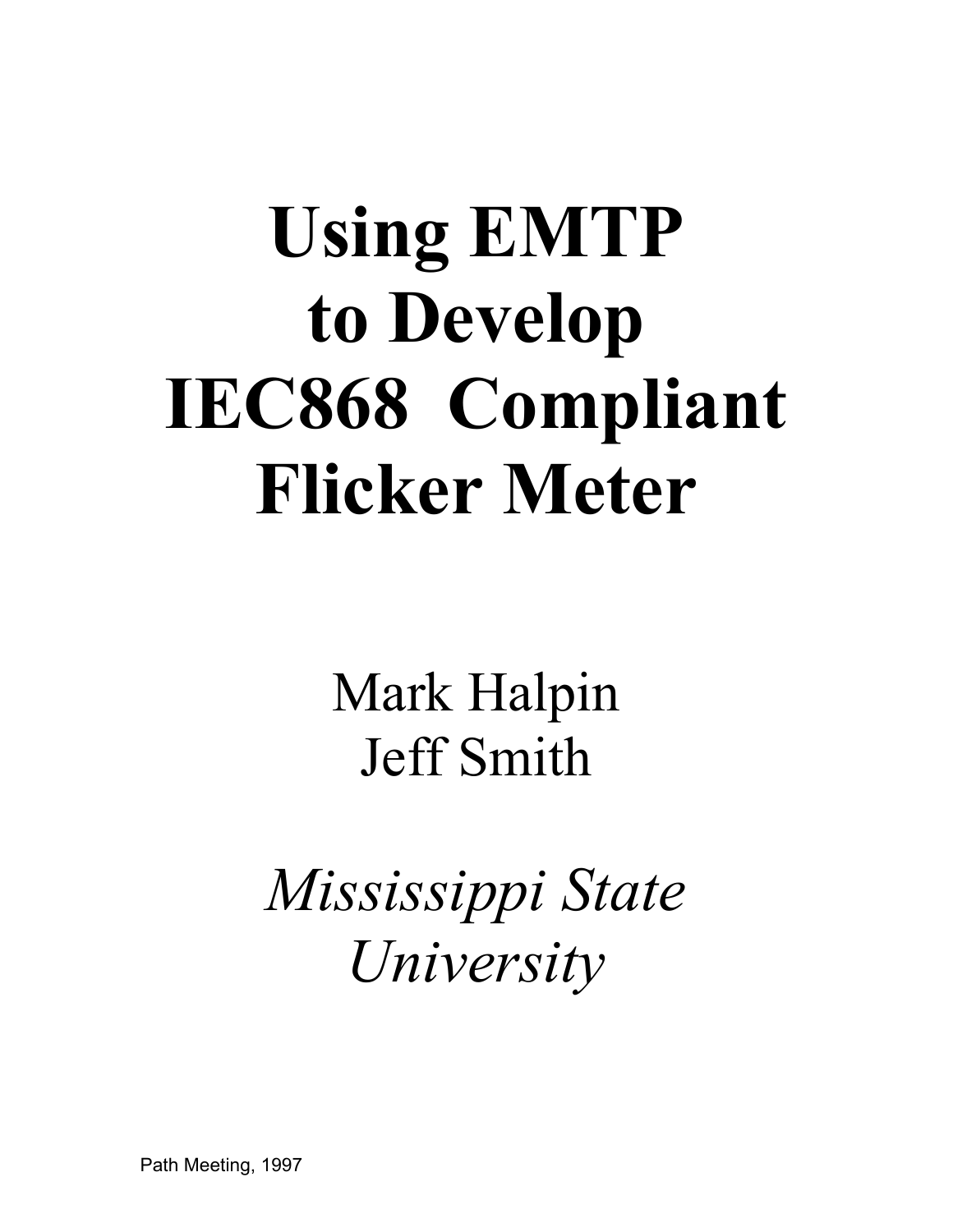## Diagram of IEC868 Flicker Meter

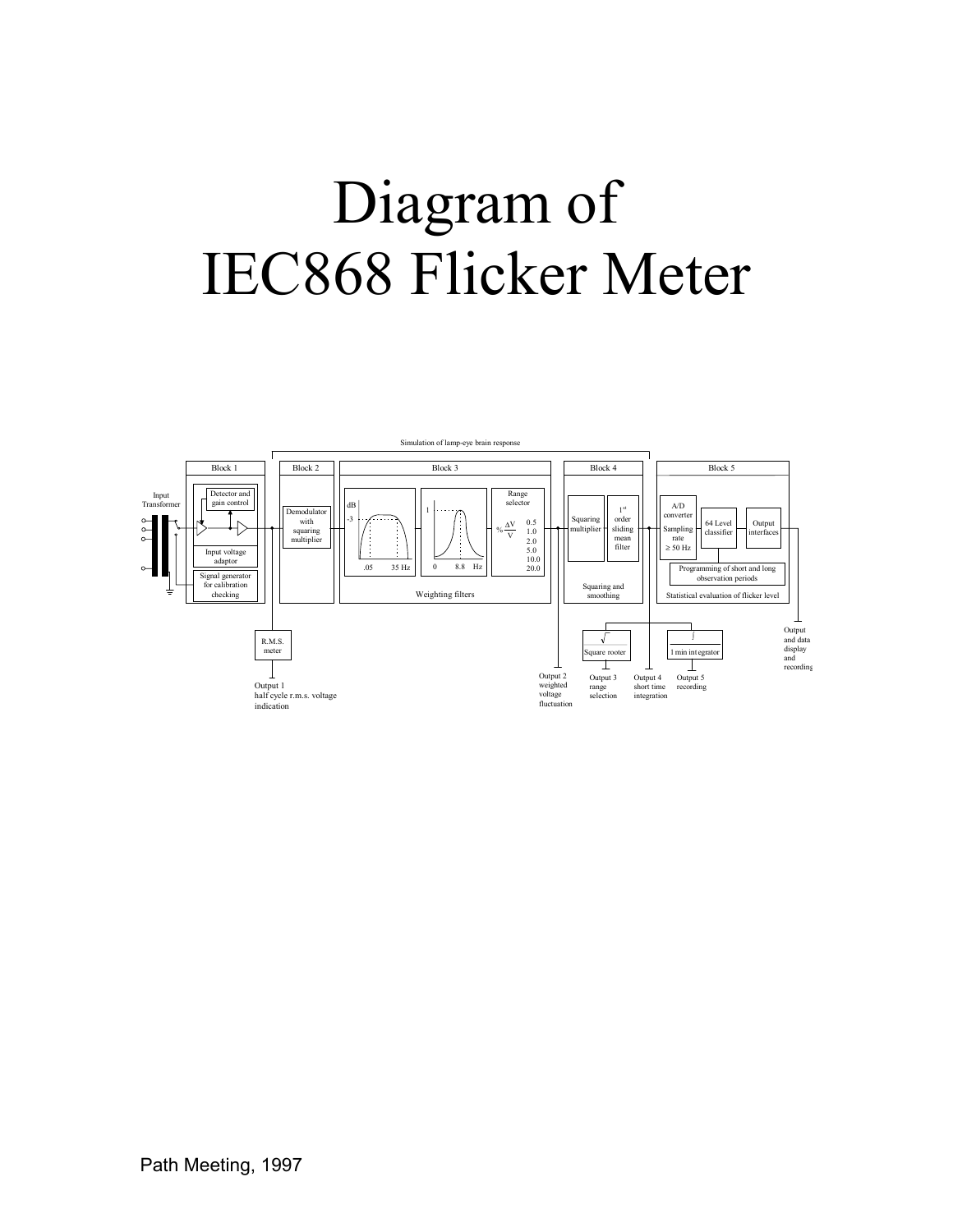#### **Input Voltage Adaptor**

- Scales the mean rms input to internal reference value
- Uses TACS S-Blocks and Fortran expressions

#### **EMTP File Excerpt**

```
/TACS
C INPUT VOLTAGE FROM AC NETWORK
90CDP10A
                  60.0
\mathcal{C}C BEGIN FLICKER METER
C RMS = INPUT LINE-TO-NEUTRAL RMS (NORMAL OPERATING VOLTAGE)
      = 7199.5588RMS
C INPUT VOLTAGE FROM AC NETWORK SCALED TO 120V RMS
      =CDP10A*120.0/RMS
88X1
C **** INPUT VOLTAGE ADAPTOR ****
98BLOC1A66+X1
                                     60.0
2BLOC1B +BLOC1A
    1.035.725 319.0689
     1.088BLOC1C = 1 - (BLOC1B-120.0)/BLOC1A88BLOC1D =X1*BLOC1C
```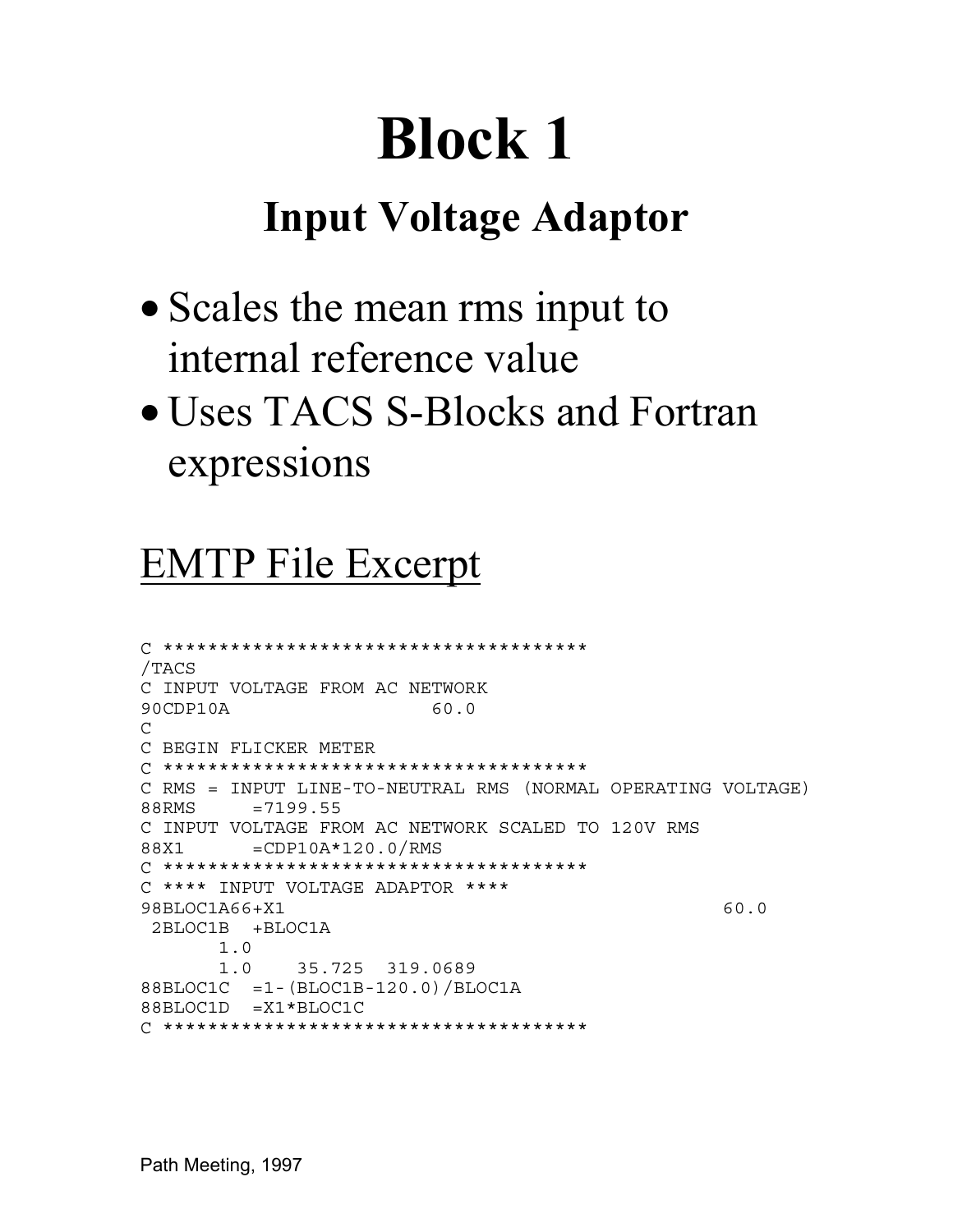#### **Demodulator**

- Demodulates the input signal
- · Uses TACS Fortran expressions

#### **EMTP File Excerpt**

C \*\*\*\* DEMODULATOR \*\*\*\* 88BLOCK2 =BLOC1D\*BLOC1D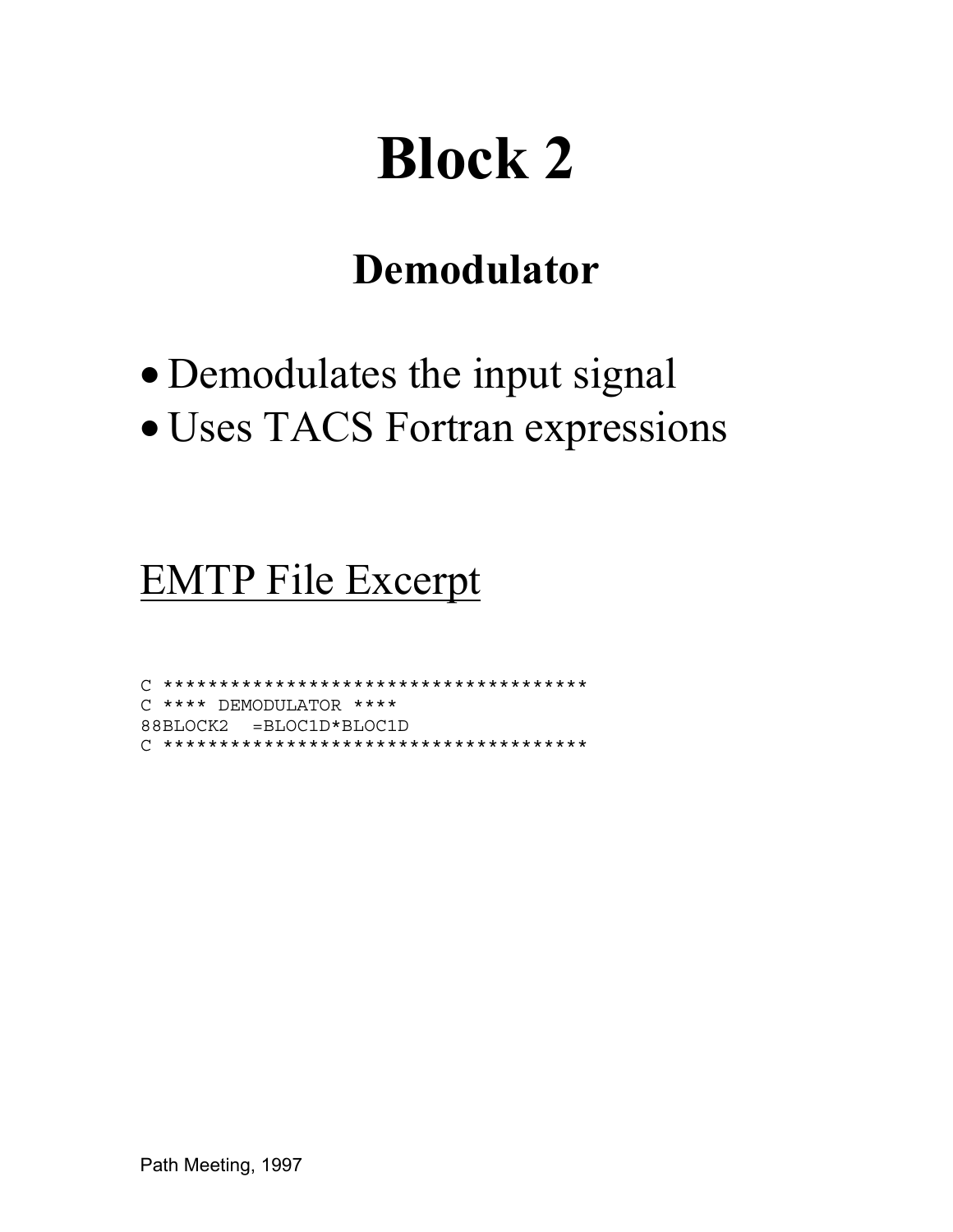#### **Weighting Filters**

- $\bullet$  1<sup>st</sup> filter eliminates dc offset and twice the mains from Block 2
- $\bullet$  2<sup>nd</sup> filter weights the input signal
- Uses TACS S-Blocks

#### EMTP File Excerpt

```
C **************************************
C **** 1ST ORDER HiPass
C2345678901234567890123456789012345678901234567890
 1BLOC3A +BLOCK2
1.0
0.31415926 1.0
C **** 6TH Order LoPass
C2345678901234567890123456789012345678901234567890
 2BLOC3B +BLOC3A
48361.0678
48361.0678 113.8346 1.0
 2BLOC3C +BLOC3B
48361.0678
48361.0678 311.0018 1.0
 2BLOC3D +BLOC3C
48361.0678
48361.0678 424.8364 1.0
C **** WEIGHTING FILTERS FOR 120V LAMPS ****
C2345678901234567890123456789012345678901234567890
 4BLOC3E +BLOC3D
          1642632.7 88925.79
57275263. 7985560.4 191411.87 3138.838 18.47194
C **************************************
```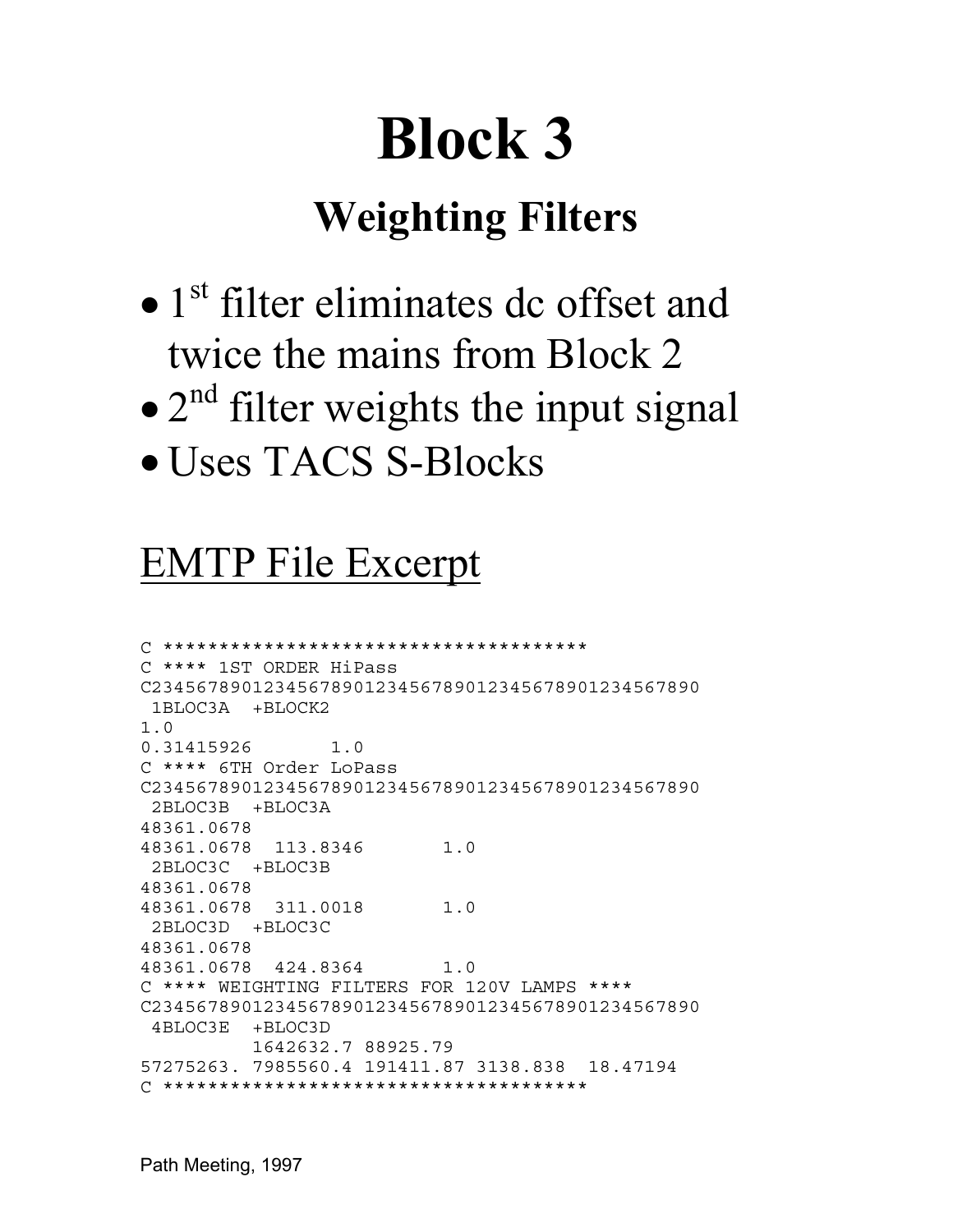#### **Squaring and Smoothing**

- Squaring multiplier and low pass filter
- Uses TACS S-Blocks and Fortran expressions

#### EMTP File Excerpt

```
C **************************************
C **** Squaring Multiplier
88BLOC4A =BLOC3E*BLOC3E
C **** Sliding Mean Filter
C2345678901234567890123456789012345678901234567890
 1BLOC4B +BLOC4A
       1.0
       1.0 0.3
C
C **** Normalization
88868OUT =BLOC4B/2690.0
C END FLICKER METER
C **************************************
```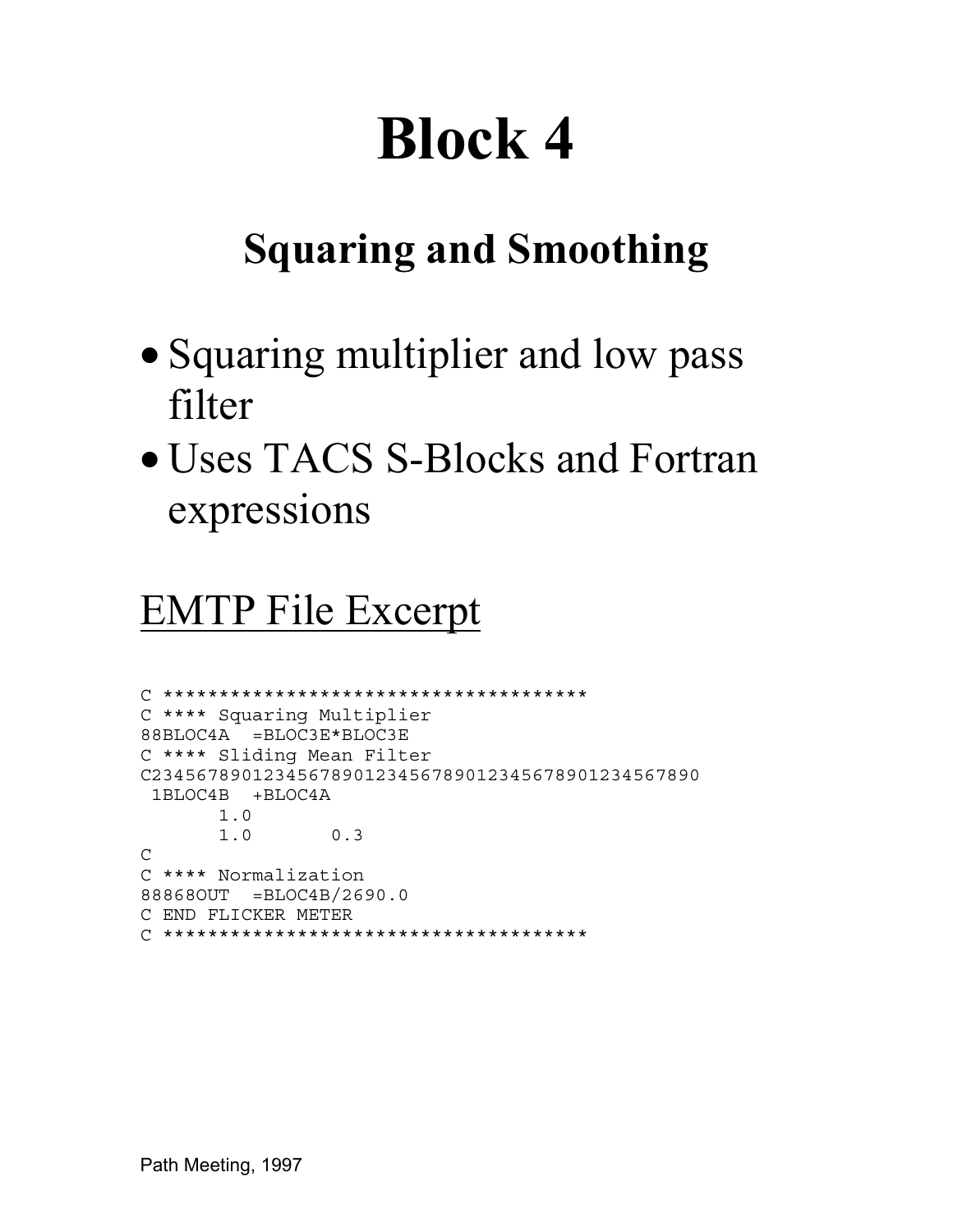### Time Constant

• *Time Constant of meter is large* Allow 3 minutes of simulation time before measuring output.

### Meter Output

• *Instantaneous flicker level* Output of "1" results in observable voltage flicker measured by the meter.

• *Can be used to obtain*  $P_{ST}$  and  $P_{LT}$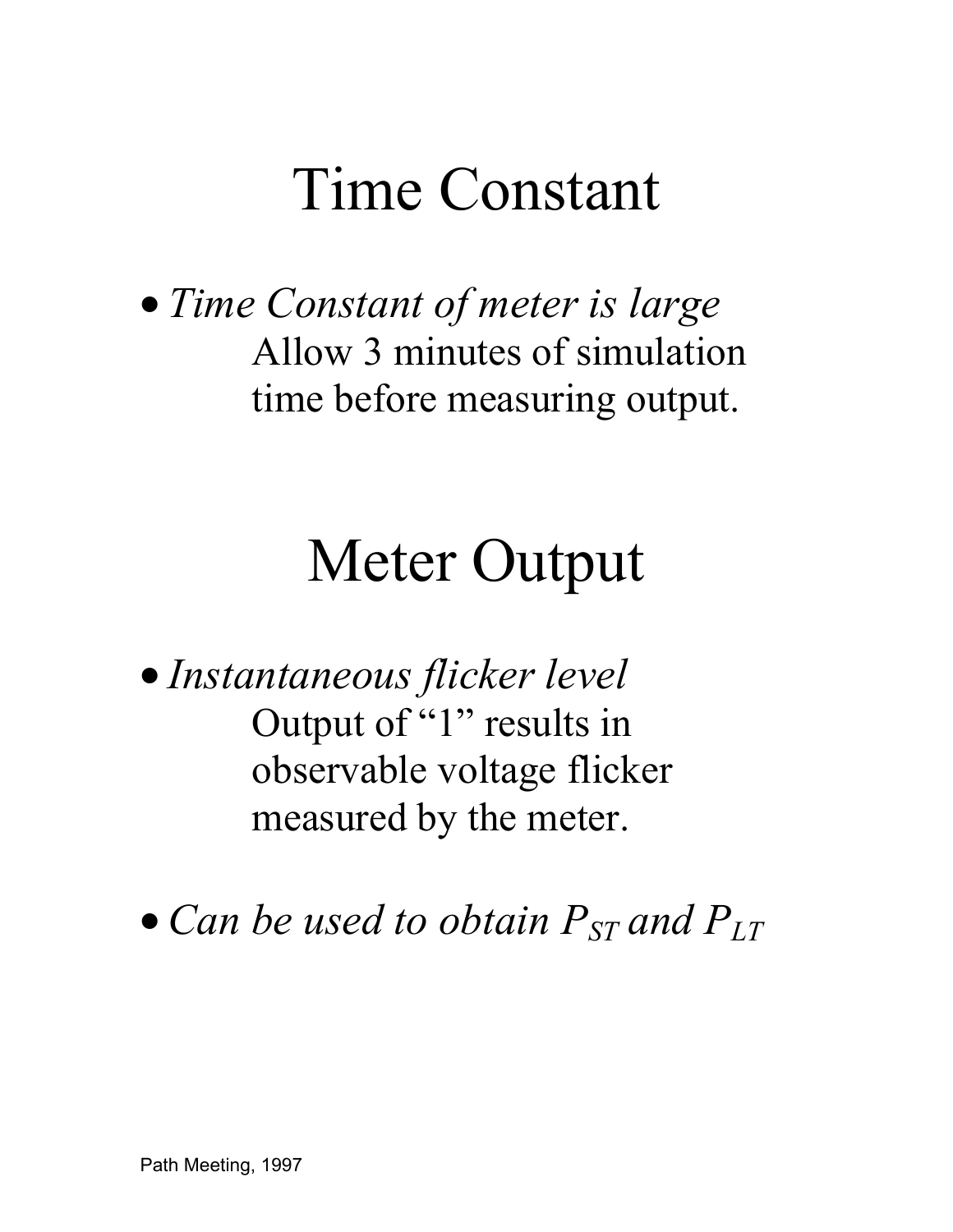### Example System

- Weak distribution feeder (12.47kV)
- Spot load at end of feeder
	- 2 500 hp induction motors
	- 2 350 hp induction motors
- Spot load undergoes frequent motor starts

### Measured RMS Voltage



(Nominal Voltage  $= 120V$ )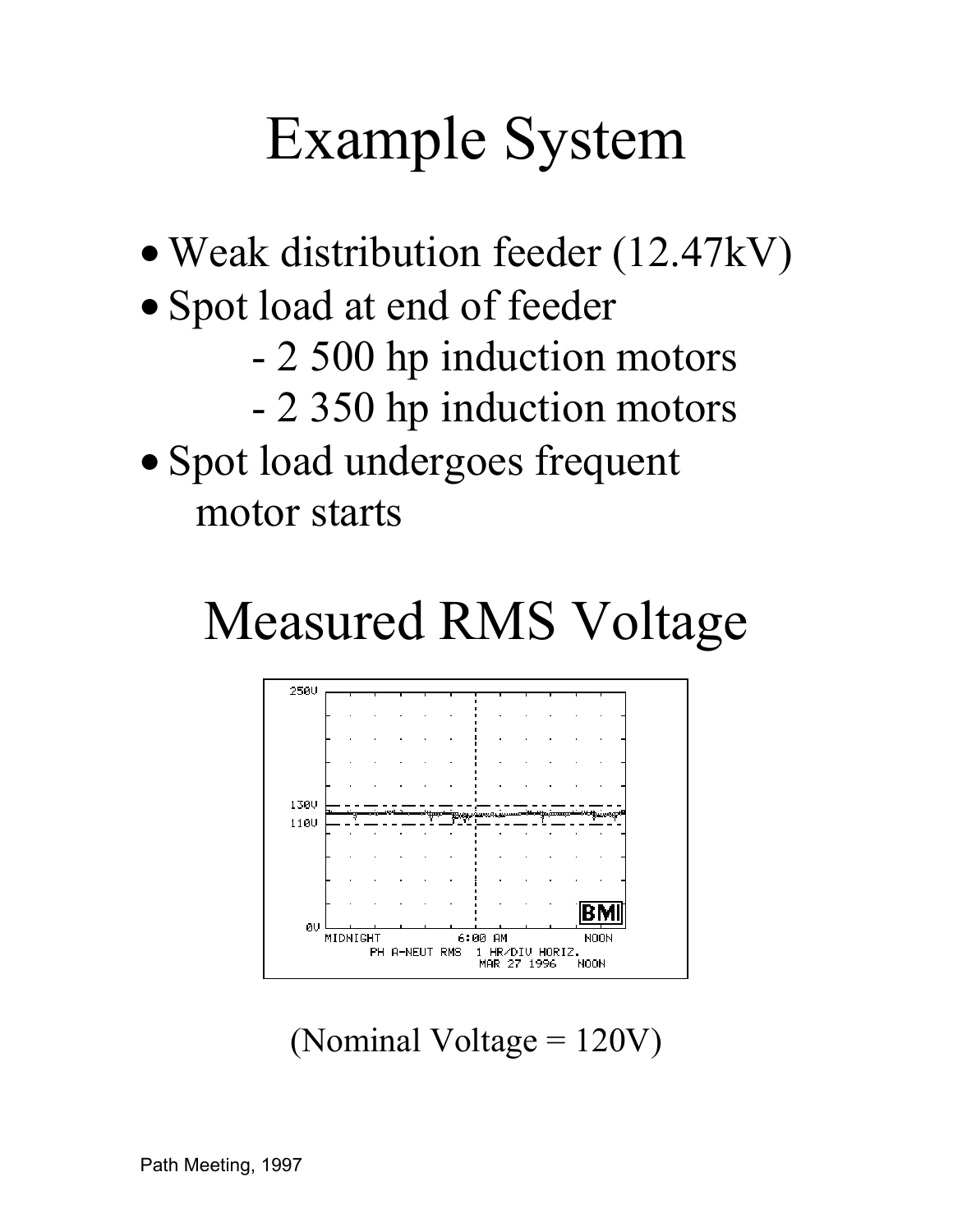### EMTP Simulation Results

#### RMS Voltage



#### Flicker Meter Output